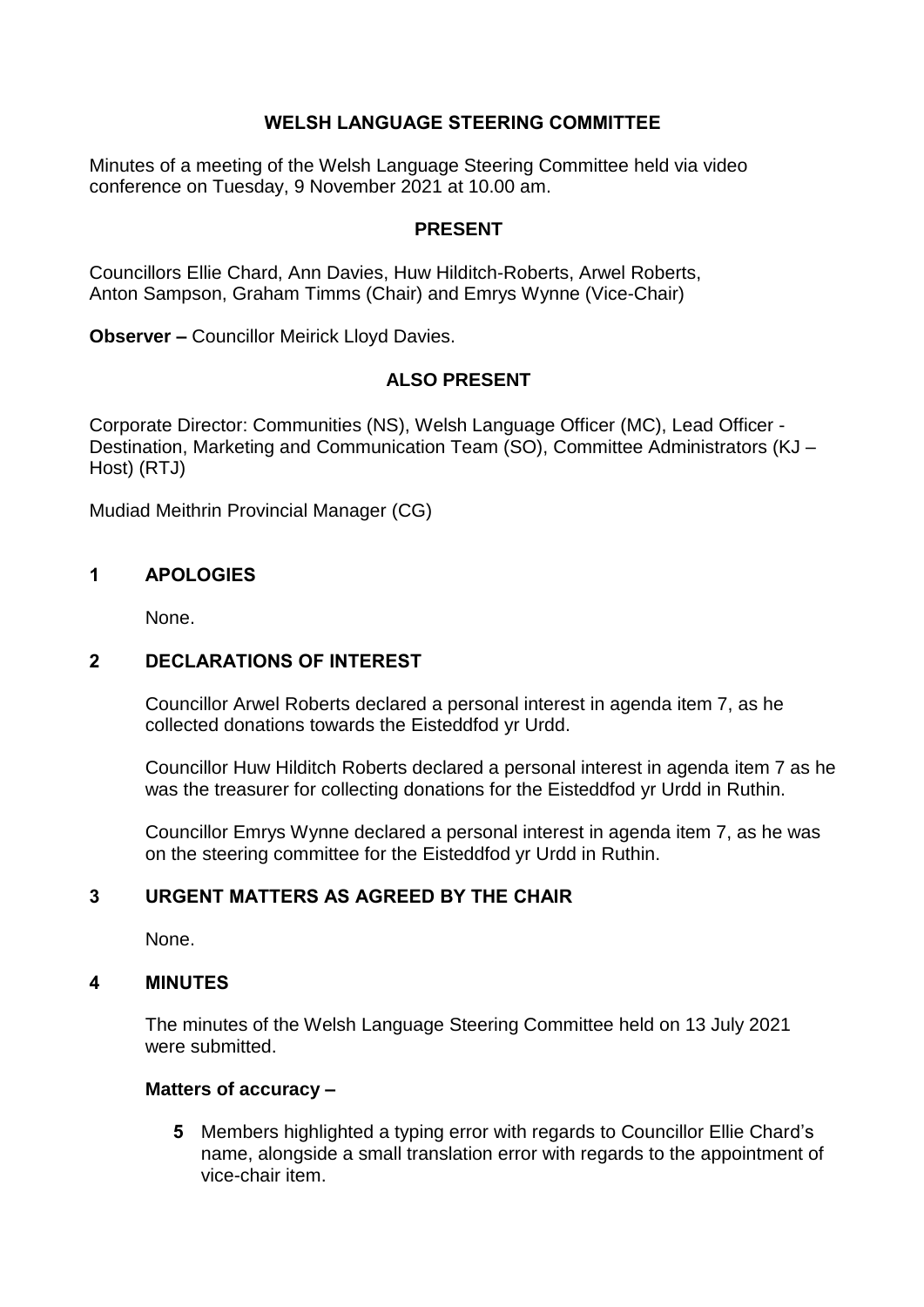### **Matters arising –**

- **6** Members queried actions from the previous meeting, and whether they had been carried out, these were the powers of the committee to make decisions as well as the development of the Cylch Meithrin in Ruthin. The committee administrator assured the committee that the relevant information would be gathered and circulated to committee members.
- **7** Councillor Meirick Lloyd Davies highlighted whether the number of Welsh language speakers of staff had increased since the Council formed in 1996. Responding, the Welsh Language Officer informed the committee that she had contacted Human Resources and whether the information was obtainable. She was still awaiting a response but would circulate the answer once she had obtained it.
- **8** The Corporate Director: Communities suggested to the committee that due to the long wait times between meetings that an update sheet on all the matters arising from the meeting be circulated a couple of weeks after the meeting, as waiting until the next meeting often meant the issues were no longer relevant. Members of the committee unanimously agreed to the suggestion. Both the Welsh Language officer and the committee administrator would work on responding to members outside of the meeting.

*RESOLVED that, subject to the above, the minutes of the previous meeting held on 13 July 2021 be received and approved as a correct record.*

### **5 MUDIAD MEITHRIN**

The Lead Member for Education, Children's Services and Public Engagement welcomed the Provincial Manager (PM) for Mudiad Meithrin to the committee; he thanked Mudiad Meithrin for all the hard work which they've carried out with Denbighshire County Council (DCC) over the years and highlighted the importance of making the committee aware of the work which Mudiad Meithrin carried out for the Welsh language speakers in the community.

The PM shared a presentation to the committee that highlighted all the work carried out by the Mudiad Meithrin. The main aim of Mudiad Meithrin was to provide every young child in Wales with an opportunity to benefit from early years services and experiences through the medium of Welsh to create new Welsh speakers. The work was achieved through support, advice, development and expanding the services offered by Mudiad Meithrins Members (Cylchoedd and nurseries).

The PM highlighted how Mudiad Meithrin supported the Cylchoedd Management committees, provided training, and qualified the Welsh-medium early years' workforce and to promote Welsh-medium Childcare and Education.

The PM informed the committee that Mudiad Meithrin was almost on all forms of social media; this was to raise awareness of the work Mudiad Meithrin carried out.

Multiple programs were created to encourage and normalize teaching young infants to learn the language. There were also Cymraeg@adre, which were sessions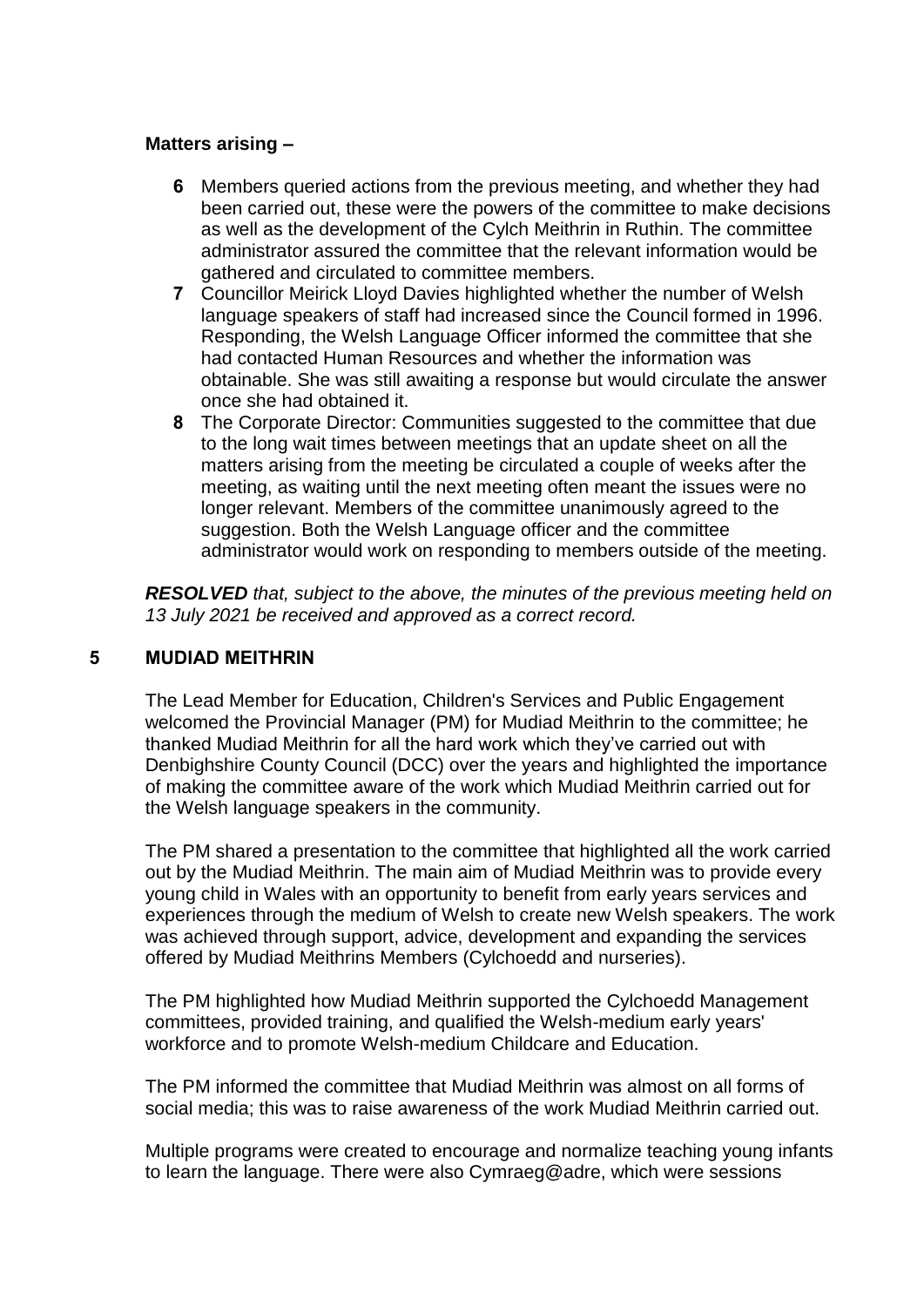aimed to teach children the Welsh Language through short videos; this aimed to teach children and their parents/guardians the Welsh Language together. The committee were also made aware of the Cylch Meithrin Ti a Fi, which was a Welsh parent and toddler group for new-borns to pre-school-aged children.

Members discussed the following in further detail –

- **7** The staff retention and hiring in the Cylchoedd Meithrin in Denbighshire was raised, the PM responded that on the whole, there was no issue with staffing in Denbighshire; however, there were concerns about the staff requirement at Pentrecelyn.
- **8** Councillor Arwel Roberts queried the Cylch Meithrin sites in Rhuddlan not being open since the Pandemic. The PM clarified that the sites were currently closed. However, there was community funding being sought to look at hiring a coordinator for both locations
- **9** Members outlined the programs discussed earlier and whether the pandemic had caused issues with these as you could not meet face to face. In response, the PM informed the committee that initially, it was an issue. However, it allowed parents to have more flexibility, as they could join any programs being held remotely throughout the County, not ones in their locality.
- **10** The Committee and the PM outlined the difficulties the pandemic had caused for children and the Welsh Language, as many parents found teaching at home through the medium of Welsh challenging. The PM stated that roughly two years' worth of children had not come through the Mudiad and agreed they were difficult times.

*RESOLVED that the Welsh Language Steering Committee note the information with regards to Mudiad Meithrin.*

# **6 MORE THAN WORDS**

The Corporate Director: Communities (CDC) presented the Welsh Language Steering Committee an update following the More than Words Evaluation report (previously circulated).

The CDC drew members' attention to the letter which had been circulated to members. The areas of progress were –

- An increase in the use of visual markers to identify Welsh-speaking staff and investment in Welsh language higher education courses in health and social care.
- An increase in the focus placed on the importance of Welsh language provision and the Active Offer (offering a service in Welsh without someone having to ask for it) within higher education and inductions for new staff members.

Critical gaps identified include:

**8** buy-in at the middle management or operational planning level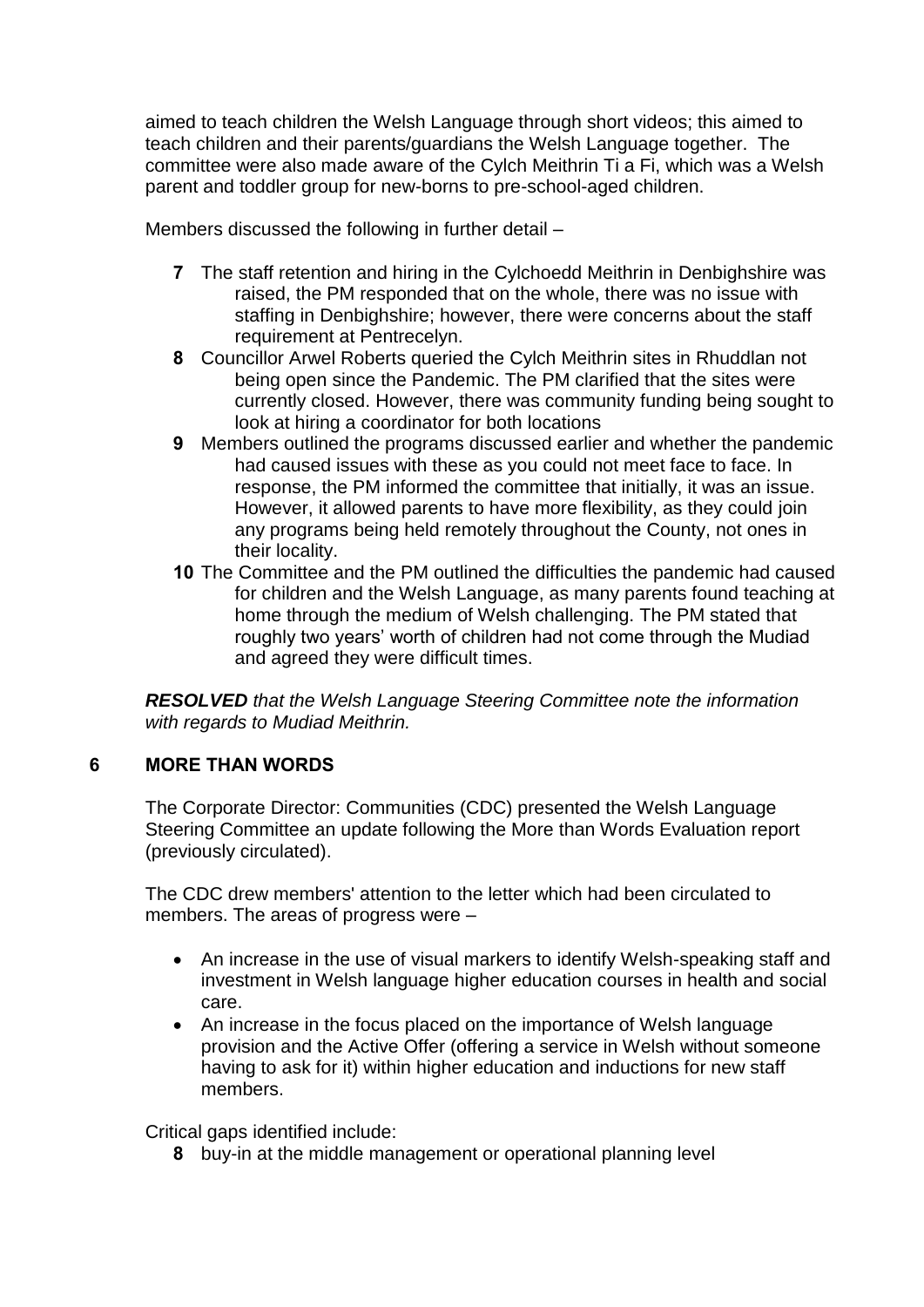- **9** understanding of how to improve Welsh language service provision, beyond recognizing the importance of doing so
- **10** targeting of training to the areas and staff for whom this would make the most difference to Welsh language service provision
- **11** Data collection systems and processes to record and share information on the Welsh language needs of services users and Welsh language capacity of the workforce.

The following steps for More than Words were -

- The Welsh Language in Health and Social Care Partnership Board oversees the delivery of More than Words. Members of the board have proposed the establishment of a small Task and Finish Group to work up a 5-year work plan for More than just Words based on the recommendations of the evaluation and other evidence.
- The Task and Finish Group would meet regularly starting in September 2021 and provide Eluned Morgan AS/MS (Minister for Health and Social Services) on the next steps by the fifth of November.
- The CDC informed the committee that since the publication of the More than Words report on the 31st August 2021, Denbighshire County Council had organized Welsh language sessions for people who have Alzheimer's.

Members discussed the following in further detail –

- Members commended all the hard work carried out by officers since the report was published.
- Councillor Meirick Lloyd Davies queried the Seven Key objectives within the evaluation report, as the link within the letter was not working. Officers responded, stating that the seven objectives were –
	- **9** National and Local Leadership, and National Policy
	- **10** Mapping, Auditing, Data Collection, and Research
	- **11** Service Planning, Commissioning, Contracting and Workforce Planning
	- **12** Promotion and Engagement
	- **13** Professional Education
	- **14** Welsh in the Workplace
	- **15** Regulation and Inspection.

*RESOLVED that the Welsh Language Steering Committee note the update regarding the More than Words follow-up letter.*

#### **7 EISTEDDFOD YR URDD**

The Welsh Language Officer (WLO) presented the members with an update on preparations for the Eisteddfod and the Council's role in the event (previously circulated).

The WLO guided members through a short presentation on work carried out in preparation for the Eisteddfod.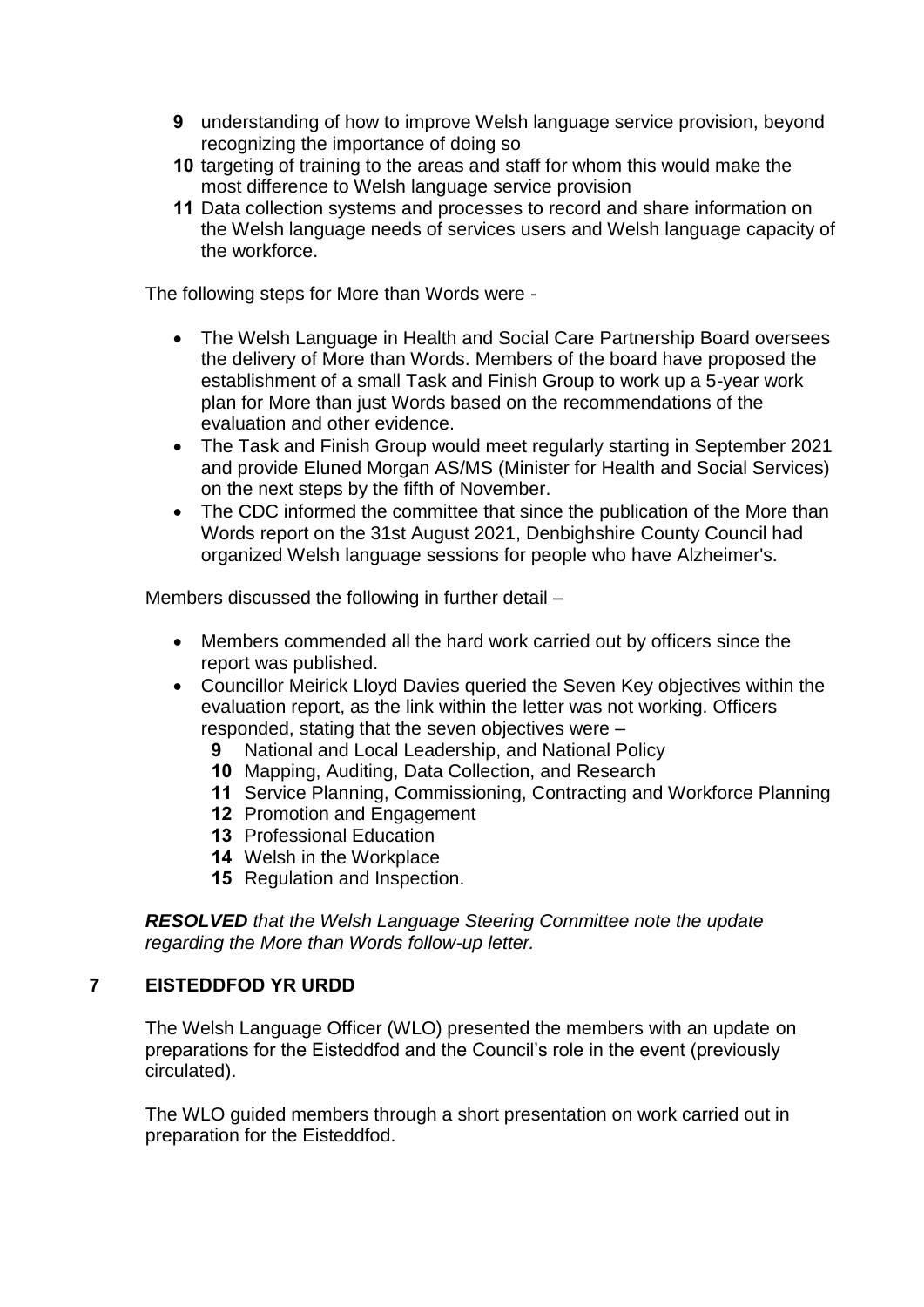- The Council, as a critical partner, would have a marquee on a prominent site on the Eisteddfod field. The theme for the marquee was all about Welsh language, culture, heritage, tradition, recycling, climate change, and the countryside.
- The Council's activities would be carried out through the medium of Welsh (Urdd rule)
- Welsh speakers and learners would staff the Marquee throughout the week. The WLO informed the committee that a manager would be allocated to the stand each day and supported by a team of corporate staff members. The Council would also be involved in a press briefing on the Monday of the Eisteddfod week
- There were multiple groups throughout Denbighshire working to ensure that the organization went as smoothly as possible. These included the; Safety advisory group, Communications group and the Education group.
- The WLO made the committee aware that Primary Schools were invited to participate in the Primary School show. The show would take place in the main pavilion on Tuesday evening.
- Lastly, the WLO informed the committee that the Lead Officer Destination, Marketing, and Communication Team had been working closely with the Acting Director of the Urdd Eisteddfod and the Arts with a partnership between the Urdd and Denbighshire.

Members discussed the following in further detail –

- The challenges the pandemic had caused with the collection of donations was highlighted as a significant task by the committee. The WLO agreed that virtual collecting had been a challenge.
- The WLO informed the committee that the Eisteddfod vr Urdd was celebrating 100 years since it was established by Syr Ifan ab Owen Edwards in 1922. She asked if anyone had any stories to share about the first ever Eisteddfod held in Corwen in 1929 if they could send any information onto her, she would then liaise with the relevant officers.
- Responding to queries the WLO informed members that promoting local myths and legends would be carried through the medium of art at the Eisteddfod.

*RESOLVED that the Welsh Language Steering Committee approve the content of the report.*

# **8 WELSH LANGUAGE COMMISSIONER**

The Welsh Language Officer (WLO) presented the results of the Welsh Language Commissioner's Monitoring Report. Every year, the Welsh Language Commissioner carries out checks amongst organisations implementing the statutory Welsh Language Standards to ensure those organisations comply with the legislation.

The Commissioner's team also arrange an annual meeting to discuss the findings and to report on progress with the yearly Welsh Language Monitoring Report. Dylan Jones, on behalf of the Commissioner, explained the Commissioner's new way of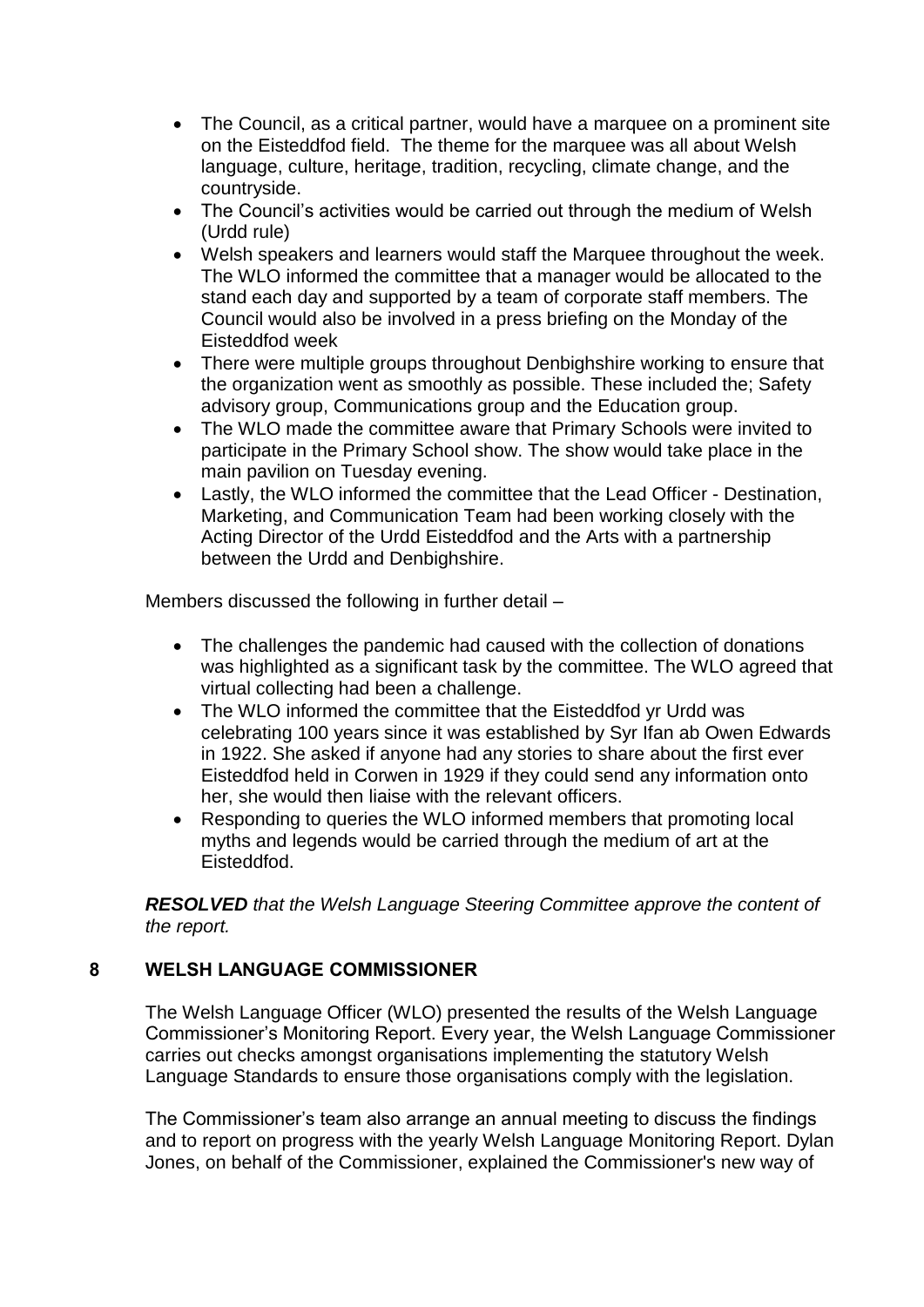working from this year on looking at organisations' compliance with the relevant standards. Recruitment was their priority.

# **The findings – Service Delivery -**

During May and June 2021, Welsh Language commissioner officers had negative experiences when corresponding with the Council by receiving English-only responses to correspondence sent via the Council's online form. The WLO explained the process when the Council received such correspondence and explained that she had discussed it with the managers of the relevant departments. It seems that the mistakes of individual officers were to blame. Managers have been sent a message for cascading to all their staff

During the 2021-22 surveys, portions of the automated message when phoning the main Council number were unclear. The investigation discovered that not all documents and forms contained a statement on the English versions that they were also available in Welsh. There was 1 example of a document that did not comply with standard 49, namely: Denbighshire Schools Information Guide 2021-22, as well as two examples of a form that did not comply with standard 50A. These were: Denbighshire County Council concern/complaint form.

Lastly, Welsh Language commissioner officers made two visits to the reception area of the Council offices in Caledfryn, Denbigh. They received no Welsh services during either visit. The WLO noted that one member of staff (a Welsh learner) had left, and therefore the WLO suggested the appointment of a Welsh speaker before the pandemic. The proposal was still in place, and consequently, a Welsh-speaking receptionist would be assigned once the reception in Caledfryn reopened.

# **Policy Making**

It was noted that the Council's self-assessment evidence when considering the impact of policy decisions on the Welsh language was positive. The possibility of exploring this further was discussed to create an example of effective practice for that particular section on the Commissioner's new website. Promoting the Welsh language - Assess the achievement of a Welsh language promotion strategy

The WLO noted that work is underway to revise the strategy for a launch at the Urdd National Eisteddfod in Denbigh in 2022. The WLO felt frustrated that the results of the census in terms of the Welsh language would not be available by the time the new Strategy was published, which made it difficult to see whether the target which was set five years ago had been met. The lack of information also has an impact on setting a target for the next strategy, as well as knowing where resources need to be targeted. The WLO mentioned the possibility of planning a 10-year strategy with more ambitious long-term targets.

Members discussed the following in further detail –

 Members highlighted swimming lessons within the report; they queried why there were so few swimming lessons held in the medium of Welsh in contrast to ones held through the medium of English. The WLO informed the